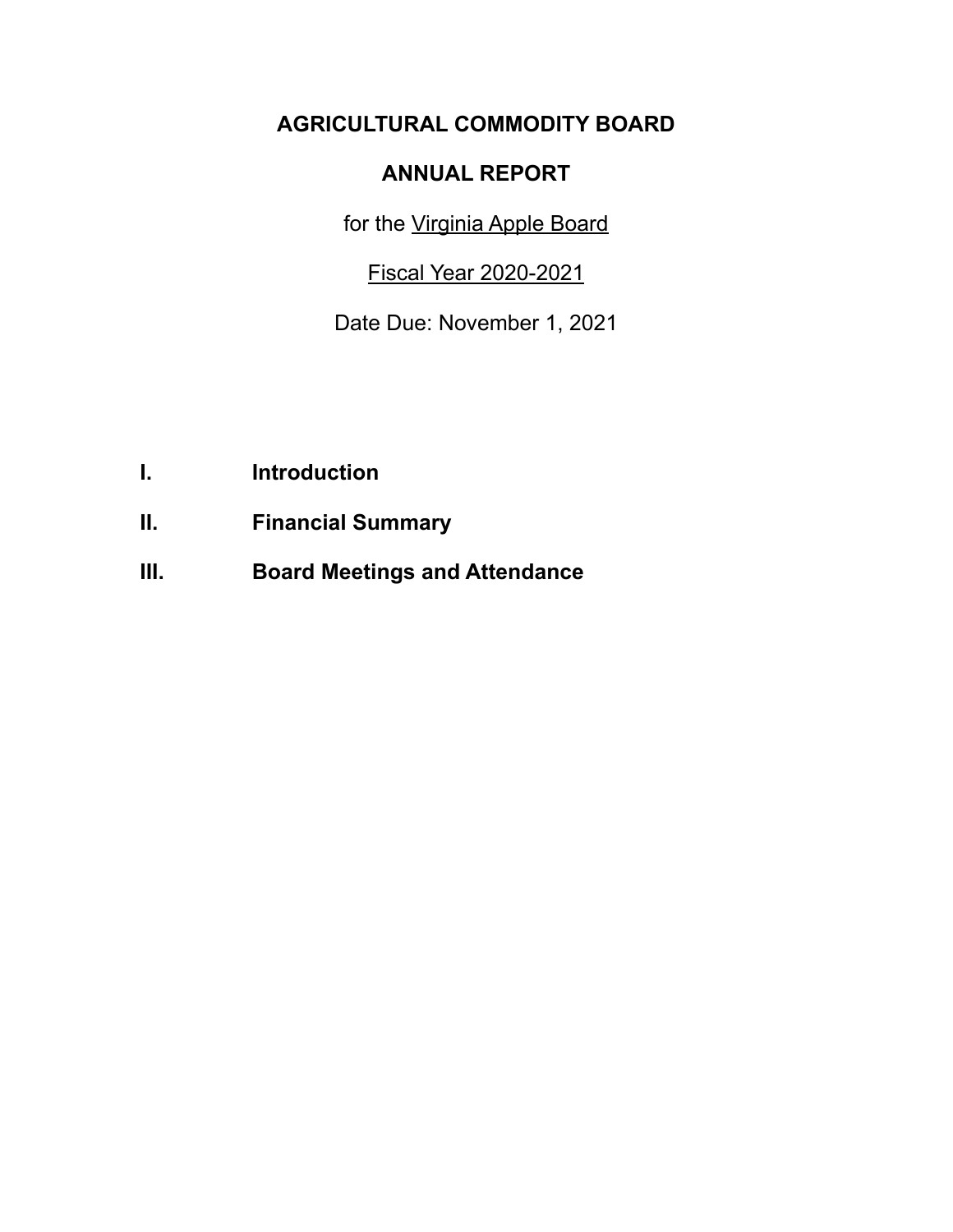In 2003, Virginia apple growers voted to discontinue collecting the apple excise tax. Just one year later, a segment of the industry began work to reestablish the excise tax as a way to fund several important programs. A referendum was held in 2005 and the growers voted to reinstate the excise tax. The new code reflected a change in the way the assessment would be calculated. The assessment will only be collected on those growers who produce 5,000 bushels or more per year on a 5-year average. The rate collected will be .025 cents per bushel and the money will be divided between the U.S. Apple Association, the Virginia State Horticultural Society, the Virginia Apple Research Program, administration and reserve. This funding will continue to keep Virginia growers relevant in the national and international marketplace. The Virginia Department of Taxation will be responsible for collecting the taxes and transferring them to the Virginia Department of Agriculture. The money will be held by VDACS in cost code 646. In FY 2017, the industry requested the General Assembly change the Board composition, reducing the membership from 3 members per district to 2 members per district, partially due to the Board only meeting 1 time per year, but also the number of eligible Board members in District 2 has declined significantly.

The 2020-2021 Virginia Apple Board meeting was held electronically via WebEx on Wednesday, January 27, 2021 during the Governor's declared state of emergency due to the COVID-19 pandemic making it unsafe for the public body to assemble in a single location. During the meeting, the Board voted to send 40% of the revenue collected to the U.S. Apple Association, 20% to the Virginia State Horticultural Society, 20% to the Virginia Agricultural Research Program, and 10% to the administration fund. The reserve fund met the \$125,000 maximum, thus 10% of the collections could not be put towards the reserve. The balance was distributed equally between U.S. Apple Association, Virginia State Horticultural Society, and Virginia Agricultural Research Program. The administrative funds are within the Apple Board Fund at the Virginia Department of Agriculture.

The Apple Board allocated funding for Flair Communication to provide website services and social media services. Flair communication manages the Virginia Apple Industry website ([www.virginiaapples.net\)](http://www.virginiaapples.net) in addition to highlighting orchard events, recipes, news and general information on the Virginia Apple Industry Facebook page.

The Board voted to fund the Virginia Foundation for Agriculture in the Classroom for \$2,500 to fund educational initiatives such as Apple Life Cycle Model trainings and the FarmLife360 virtual reality project. Additionally, the funding provides direct support for National Apple Month resources and events including "Crunch Heard 'Round the Commonwealth" promoted during Farm to School week.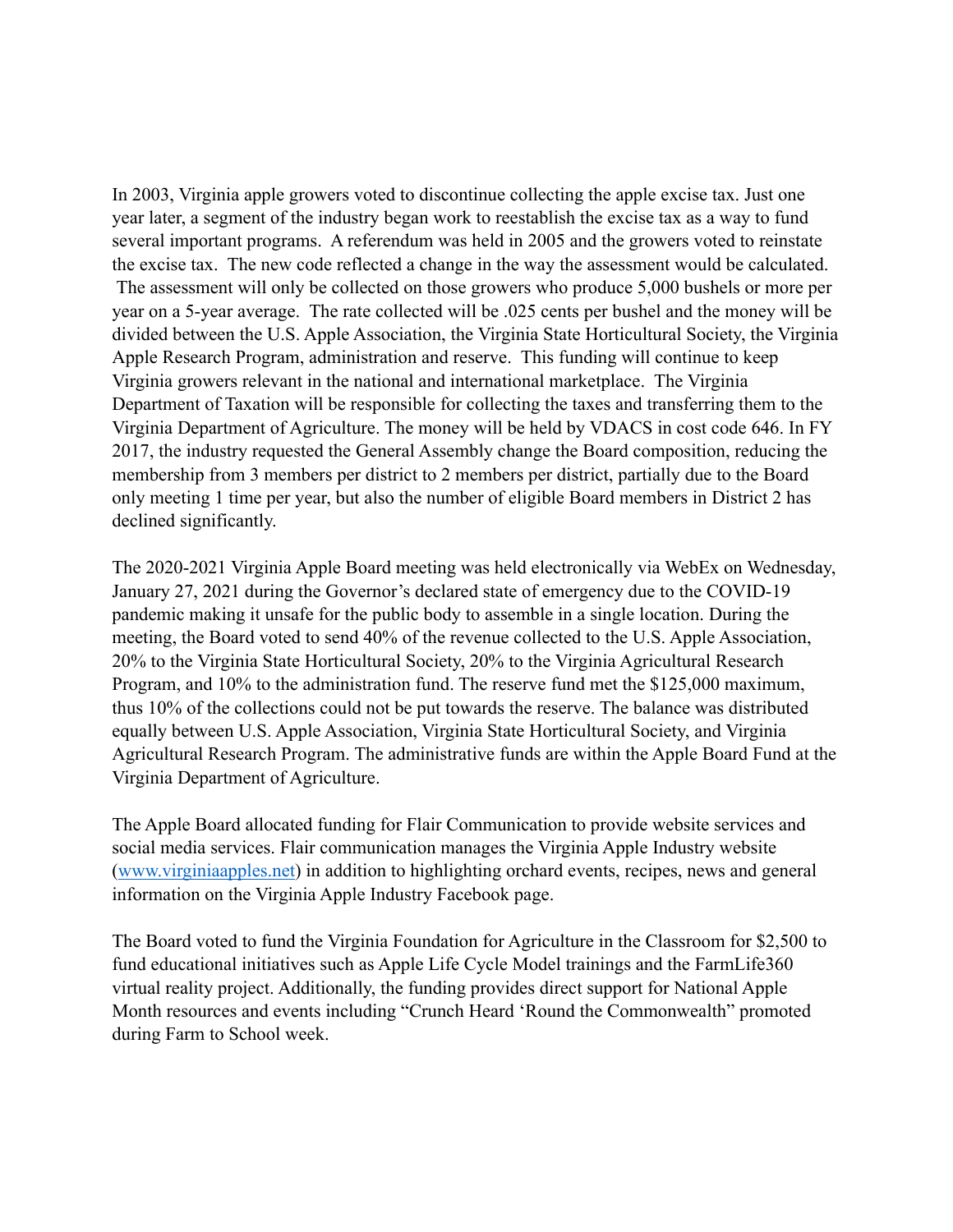### **Financial Summary**

## **Cost Code 646**

| Cash Balance: 6/30/2020                                             | \$13,810.17  |
|---------------------------------------------------------------------|--------------|
| Assessment Receipts: 7/1/2020 - 6/30/2021                           | \$81,848.49  |
| Total Cash Balance & Receipts:                                      | \$95,658.66  |
| Transfer to cc 647 – Reserve                                        | \$0          |
| Transfer to cc 648 - Admin                                          | \$8,184.00   |
| <b>Total Actual Expenditures</b><br>(from VDACS Financial Analysis) | \$87,420.65  |
| Cash Balance: June 30, 2021                                         | \$54.01      |
| <b>Cost Code 647 - Reserve</b>                                      |              |
| Cash Balance: 6/30/2020                                             | \$125,000.00 |
| Other receipts                                                      | \$0          |
| <b>Total Balance</b>                                                | \$125,000.00 |
| Deduct Total Actual Expenditures<br>(from VDACS Financial Analysis) | \$0          |
| Cash Balance: June 30, 2021                                         | \$125,000.00 |
| <b>Cost Code 648 - Administration</b>                               |              |
| Cash Balance: 6/30/2020                                             | \$88,009.22  |
| Transfer from cc 646                                                | \$8,184.00   |